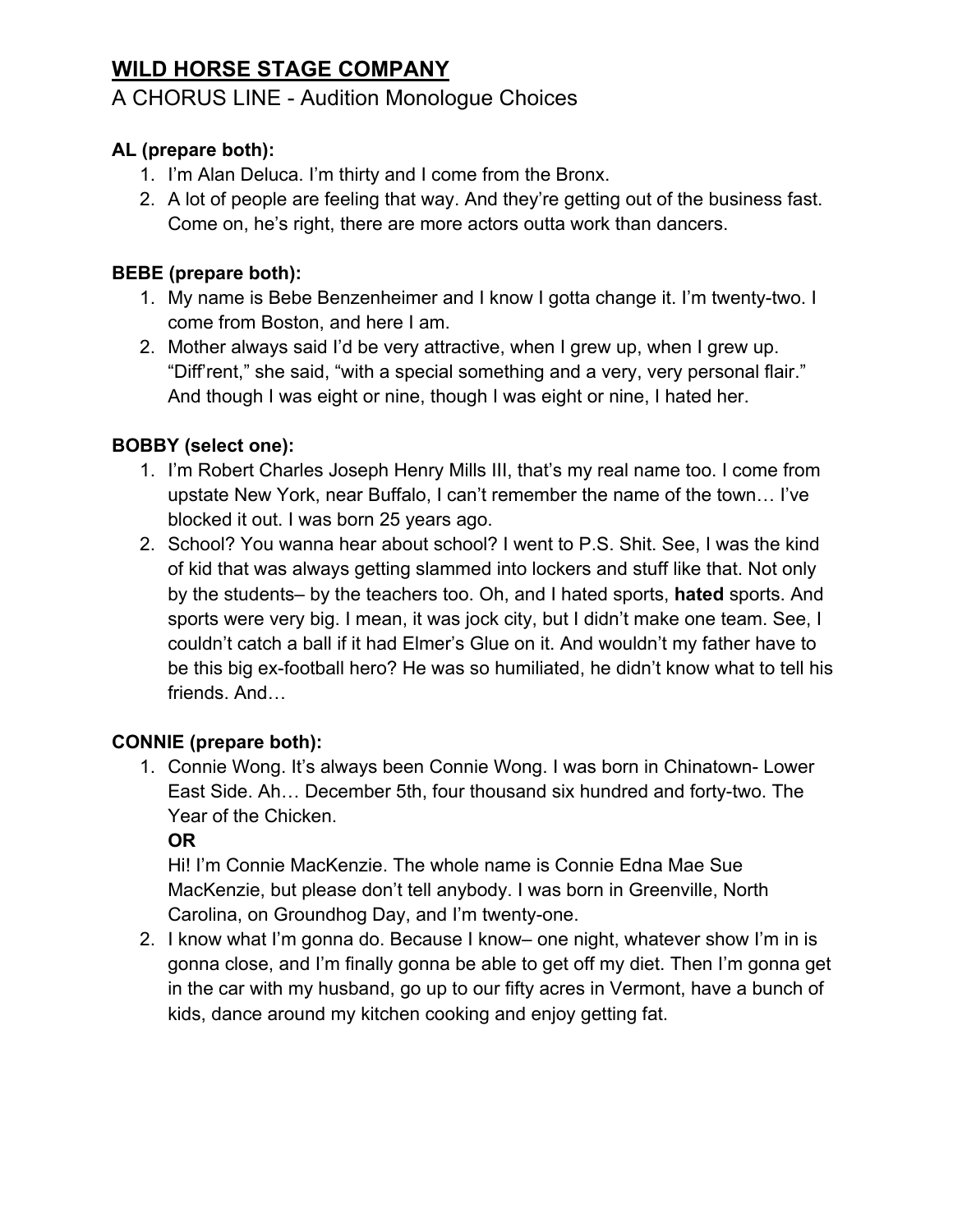# **CASSIE (select one):**

- 1. Fine, then we got that far. Look, I haven't worked in two years, not really. There's nothing left for me to do. So– I'm putting myself on the line. Yes, I'm putting myself on your line. I don't want to wait on tables. And what I really don't want to do is teach other people how to do what I should be doing myself…
- 2. Are you gonna go from one show to the next, to the next, rehearsing them all twenty-four hours a day for the rest of your life? You know, you're not even doing it for yourself. You're trying to prove something. Like I was– because I was doing it for you, to please you, to keep you– to get you back. But I don't want to prove anything anymore. I want to do what I love as much as I can and as long as I can. But at least, now– I'm doing it for me. Who are you doing it for?

# **DIANA (select one):**

- 1. My name is Diana Morales, And I didn't change it 'cause I figured ethnic was in. Twenty-seven. You got that? And I was born on a Hollywood bed in the Bronx.
- 2. –because I remember when I used to stand outside of that stage door and watch all these girls come out of there with their eyelashes and their make-up and I'd think, "God, I'll never be that old. I'll never be that old. I'll never be old enough to come out of that stage door." But deep down inside I knew I would, and, goddamn it, I've come this far and I'm not giving up now.

#### **DON (prepare both):**

- 1. Ah… twenty-eight. Ah… My real name is Don Kerr. Ah… Kansas City, Kansas.
- 2. Listen, we all feel the same way or we wouldn't be here. But I have a wife and two kids and as much as I love dancin' and theatre- it's all about paying the bills now, and getting the kids through school. I mean, I have to go where the money is.

# **GREG (prepare both):**

- 1. My real name is Sidney Kenneth Beckenstein. My Jewish name is Rochmel Lev Ben Yokov Meyer Beckenstein, and my professional name is Gregory Gardener Very East Side, and I do not deny it. I'm 32.
- 2. LIFE! Darlings. It's tough all over. That's why I have no plans, no alternativesjust get me through the day… one day at a time is enough for me to deal with..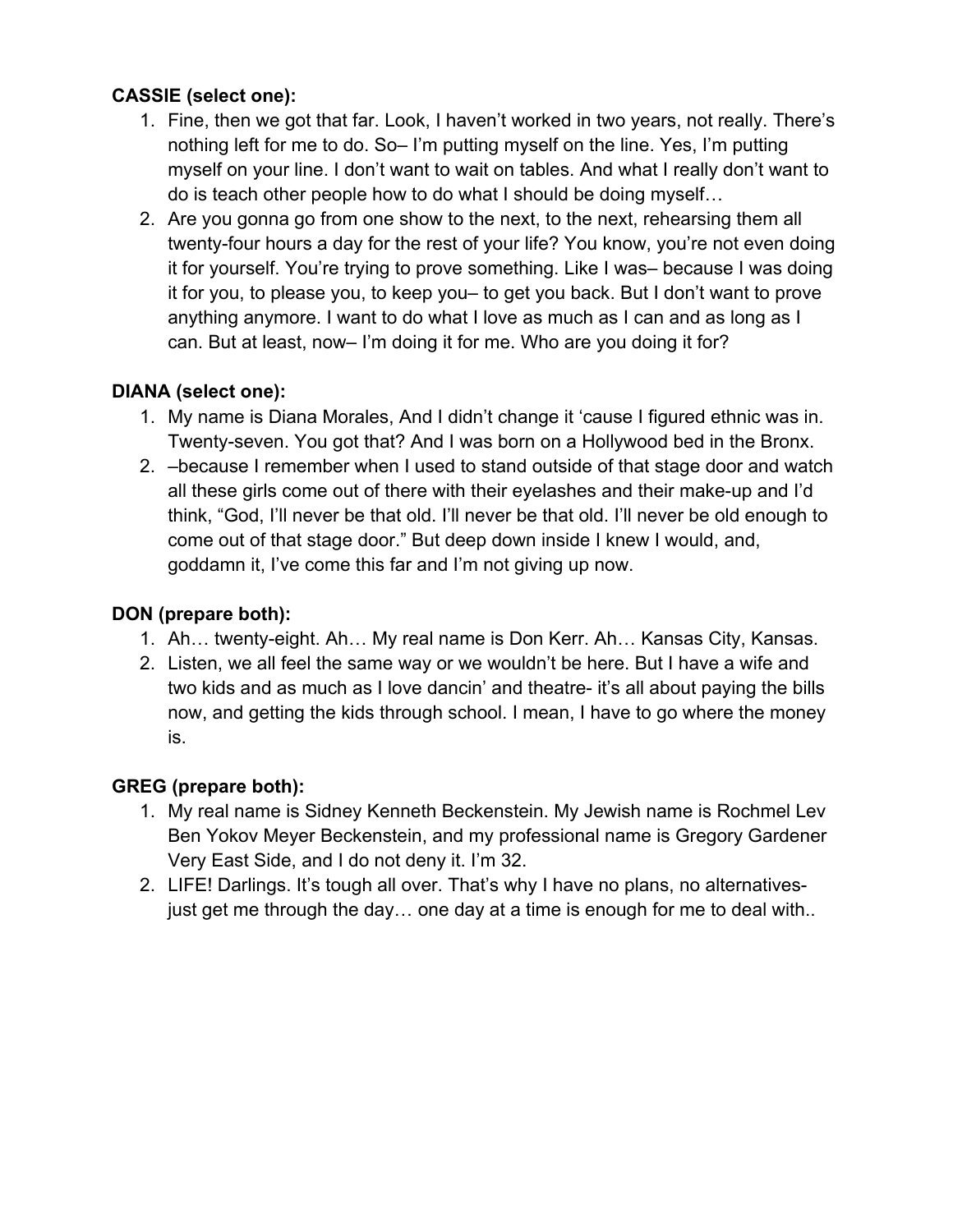#### **JUDY (select one):**

- 1. My name is Judy Turner. My real name is Tina Turner. No, no, no, no, no –it's always been Judy Turner. I'm 26 years old. Oh, I was born in El Paso… El Paso, Texas.
- 2. Little brat! That's what my sister was, A little brat. And that's why I shaved her head. I'm glad I shaved her head. I'm glad I shaved her head. But then my father lost his job, so we had to leave El Paso. And we wound up in St. Louie, Missouri. Well, it was the furthest thing from my mind to be a dancer, But my mother would embarrass me. So when she'd come to pick me up at school with all those great, big, yellow rollers in her hair no matter how much I begged her and she say, "What are you, ashamed of your own mother?" But the thing that I used to jump and dance around the living room…

#### **KRISTINE (select one):**

- 1. I'm Kristine Urich, Kristine Evelyn Urich, and I'll be 23 on September 1. Oh– I'm from St. Louis, Missouri. Oh, and my married name is Deluca.
- 2. Oh, and he was a terrific salesman– I'll never forget it– he put me up against this television set – it was one of those great big square things– and then he turned me around, picked up my foot and touched it to the back of my head and said, "This little girl could be a star." Well, I don't know if it was the look on my face – or the fact that I wouldn't let go of his leg – But my mother saw how much it meant to me. I mean, I watched everything on television that had dancing on it – especially – oh, god – every Sunday – It was, ah … ah …

# **LARRY/LAURIE:**

• I'm going to put you into couples now. Let me see, I'll start with...ah...Don, Sheila, Bobby and Bebe. Oh no, girls, work on the other side of the boys. Diana and Val, stand by. Boys, work upstage a bit. A-five, six, seven, eight… Don, try working a little closer to Sheila… Stay on the beat… Let me see some smiles… Not that phony "sell smile," I want to see that "I-love-to-dance-smile."

# **MAGGIE (select one):**

- 1. Maggie Winslow… sometimes known as Margaret, Margie, Peggy… all of the above. Whatever, it's real and I was born in San Mateo, California on a Thursday evening at 10:40pm, August 17, and I'm 25.
- 2. I don't know what they were for or against really, except each other. I mean, I was born to save their marriage but when my father came to pick my mother up from the hospital he said, "Well, I thought this was going to help. But I guess it's not…" Anyway, I did have a fantastic fantasy life. I used to dance around the living room with my arms up like this. My fantasy was that it was an Indian Chief… And he'd say to me, "Maggie, do you wanna dance?" And I'd say, "Daddy, I would love to dance."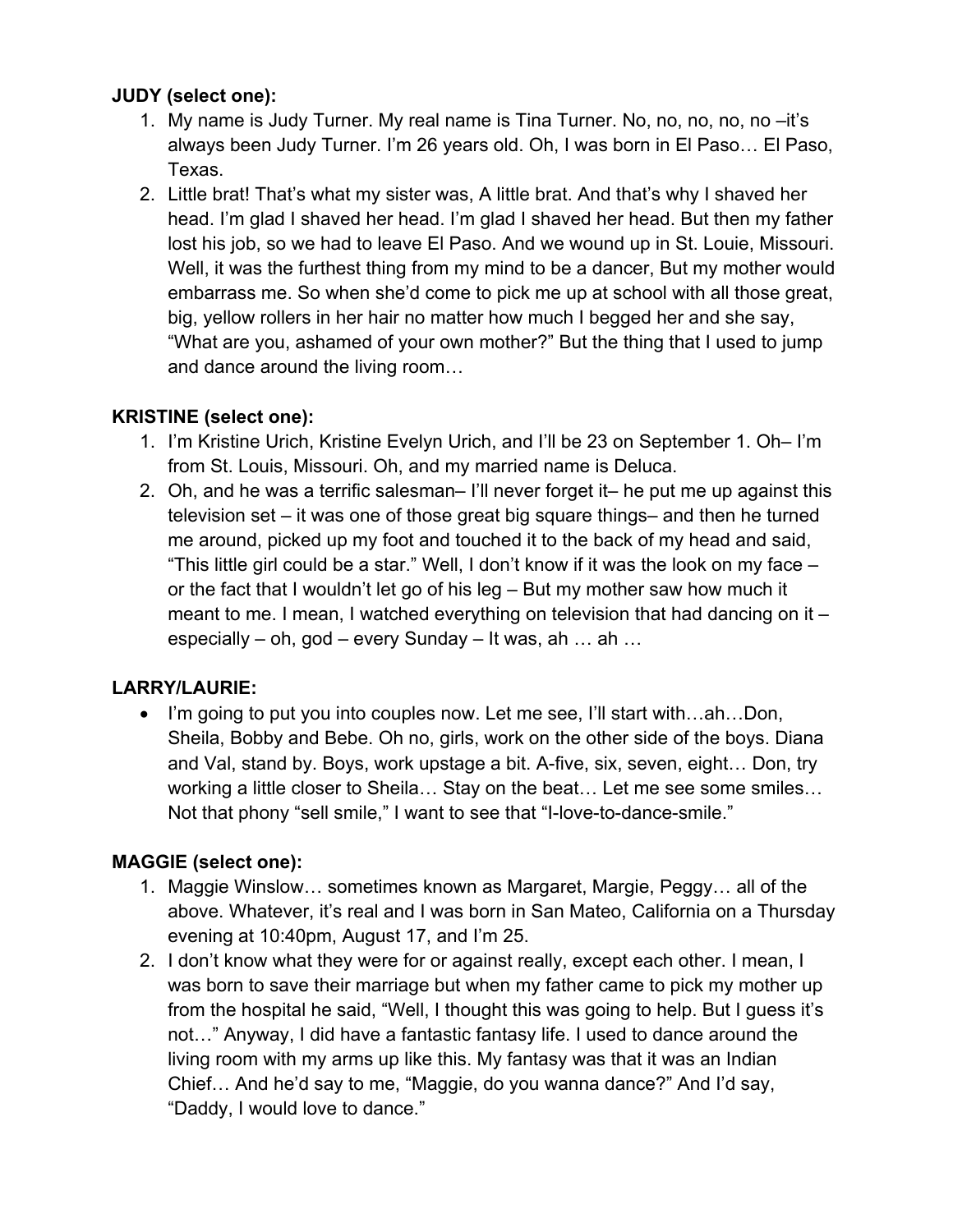#### **MARK (select one):**

- 1. Ah, Mark Anthony. Really Mark Philip Lawrence Tabori. Tempe, Arizona. I'm Twenty. And if I get this show, I'll work real hard.
- 2. Well, I get the feeling most of you always knew what you wanted to do. Me I didn't. I was just a kid for a while. Oh, then one day – well, my father had this fabulous library in the back of the house – and when I was – about eleven, I guess – I found this medical textbook. It had pictures of the male and female anatomy. Well, I thought that was pretty interesting. I used to read that book a lot.

#### **MIKE (select one):**

- 1. I'm Mike Costa– it used to be Castafalone. I was born in Trenton, New Jersey on the 4th of July. I'm twenty-four.
- 2. Oh because my sister did. I come from this big Italian family. My grandmother was always hanging out the window, leaning on a little pillow. 'Cause that's what Italian grandmothers do– hang out windows. I was the last of twelve… I was an accident. That's what my sister told me… Oh,.. That was my sister… Rosalie.-- She was the one who started taking dance lessons. My mother would take her every Saturday, she used to take me along. I liked going. I was just Four and I'd sit there all perky and…

# **RICHIE (prepare both):**

- 1. My name is Richie Walters. I'm twenty-seven. I was born on a Full Moon in Herculaneum, Missouri. And I'm Black.
- 2. Well, I'll tell ya. Because I'm getting scared. I love being in this business. But, one day it hits you, "Okay, Richie, you been havin' fun for almost eight years now… but where's it getting you?" There's no security in dancing. There's no promotion and no advancement.

# **PAUL (select one):**

- 1. Paul San Marco. It's my stage name. My real name is Ephrain Ramirez. I was born in Spanish Harlem– and I'm twenty-seven.
- 2. The show was going to go to Chicago. My parents wanted to say goodbye and they were going to bring my luggage to the theatre after the show. Well, we were doing this oriental number and I looked like Anna May Wong. I had these two great big chrysanthemums on either side of my head and a huge headdress with gold balls hanging all over it. I was going on for the finale and going down the stairs and who should I see standing by the stage door … my parents. They got there too early. I freaked. I didn't know what to do. I thought to myself, "I know, I'll just walk quickly past them like all the others and they'll never recognize me." So I took a deep breath and started down the stairs and just as I passed my mother I heard her say, "Oh, my God." Well… I died. But what could I do? I had to go on